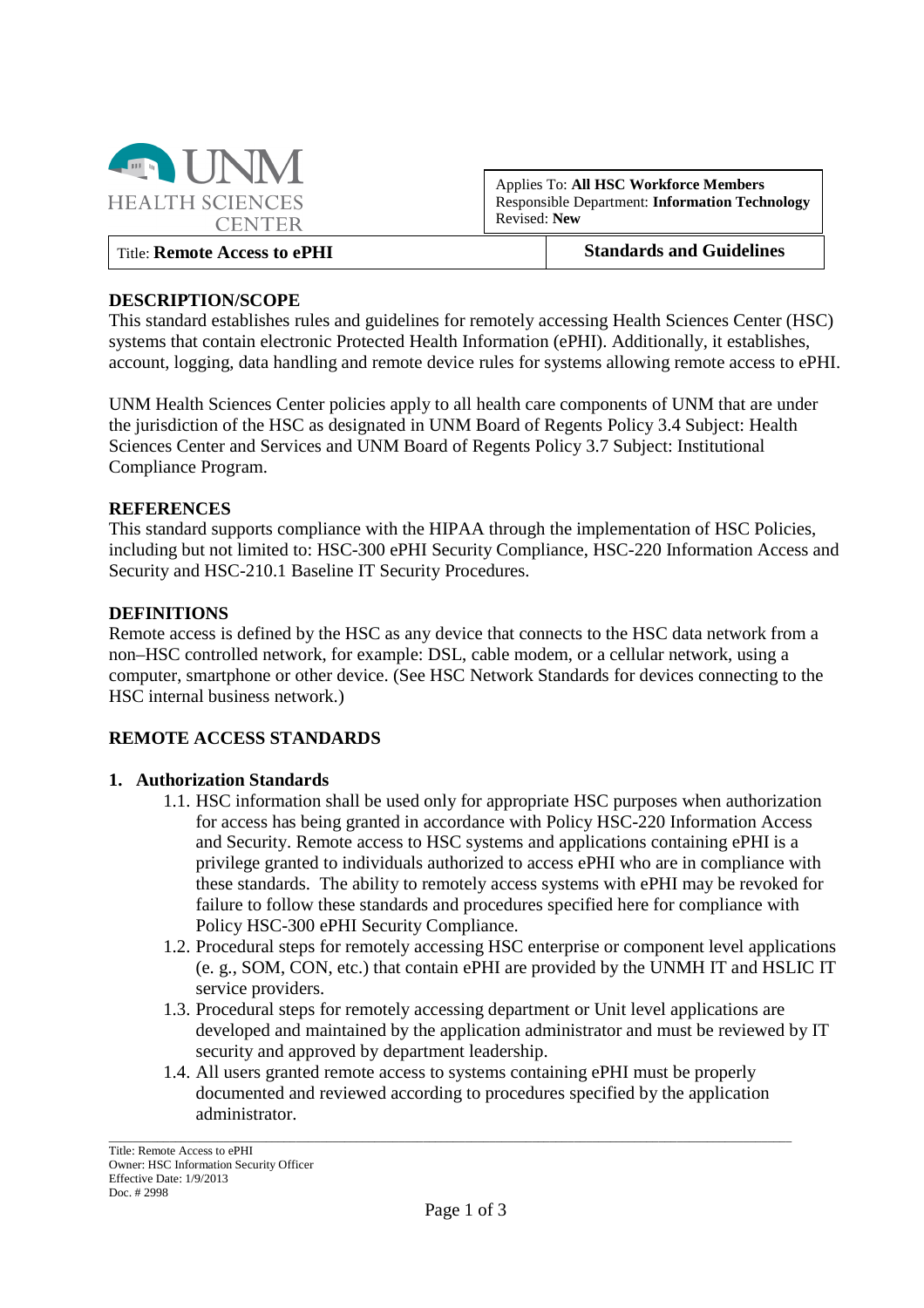1.5. Authorization for remote access confidential and restricted data, other than ePHI, must also be managed to limit access to only those user IDs which require such access and are properly authorized by a Unit Manager.

# **2. Device Standards**

- 2.1. Compliance with HSC-210.1 Baseline Security Procedures is a minimum requirement for remote access to HSC systems containing ePHI.
- 2.2. At minimum all data transmissions must be encrypted between the remote device and HSC systems containing ePHI. See HSC Encryption Standard.
- 2.3. Additional standards specifying hardware, operating system, network interface, applications, encryption or other security controls can be established by the application administrator to meet the data owner's security requirement for the ePHI classification.
- 2.4. Upon discovery of new threats with unacceptable risks, administrative and technical controls may change without notice at the data owner or application administrator's request.

# **3. Account Standards**

- 3.1. A properly authorized account manager must manage the life cycle of accounts and roles that allow remote access to ePHI including: create, update, set password, move, group, rename delete, enable and disable.
- 3.2. Account managers granting remote access to applications containing ePHI must maintain a list of applications and users granted remote access to those applications that can be reviewed by the HSC Information Security Officer as requested.
- 3.3. All accounts used for remote access will be assigned one of the following account types
	- System, application or platform Administrator
	- Information user (specific user role should be identified as appropriate)
- 3.4. Access rights for a user (and hence userID) must be updated any time the user changes roles or job functions. It is the responsibility of the department to advise the organization of a user's change in role or job function.
- 3.5. Accounts granting remote access must be authorized by the Application Administrator and restrict access where possible to only data elements needed for remote access. Account restrictions may include some or all of the following,
	- Limiting access to datasets and types
	- Limiting access to certain systems with ePHI
	- Limiting transaction types, frequencies, or amounts
	- Limiting times of access
- 3.6. Remote devices accessing applications with ePHI will be subject to one or all of the following: automatic network disconnect, application level account logout, or password screen lock, after 30 minutes of inactivity.
- 3.7. Users accessing ePHI remotely must immediately logout or password lock the device screen when it is left unattended. As an added safeguard a screen saver lock must automatically lock the devices after 15 minutes of inactive.
- 3.8. Application, system and/or network logs are to be maintained showing remote connections to systems containing ePHI.

\_\_\_\_\_\_\_\_\_\_\_\_\_\_\_\_\_\_\_\_\_\_\_\_\_\_\_\_\_\_\_\_\_\_\_\_\_\_\_\_\_\_\_\_\_\_\_\_\_\_\_\_\_\_\_\_\_\_\_\_\_\_\_\_\_\_\_\_\_\_\_\_\_\_\_\_\_\_\_\_\_\_\_\_\_\_\_\_\_\_\_\_\_\_\_\_\_\_\_\_\_\_\_\_\_\_\_\_\_\_\_\_\_